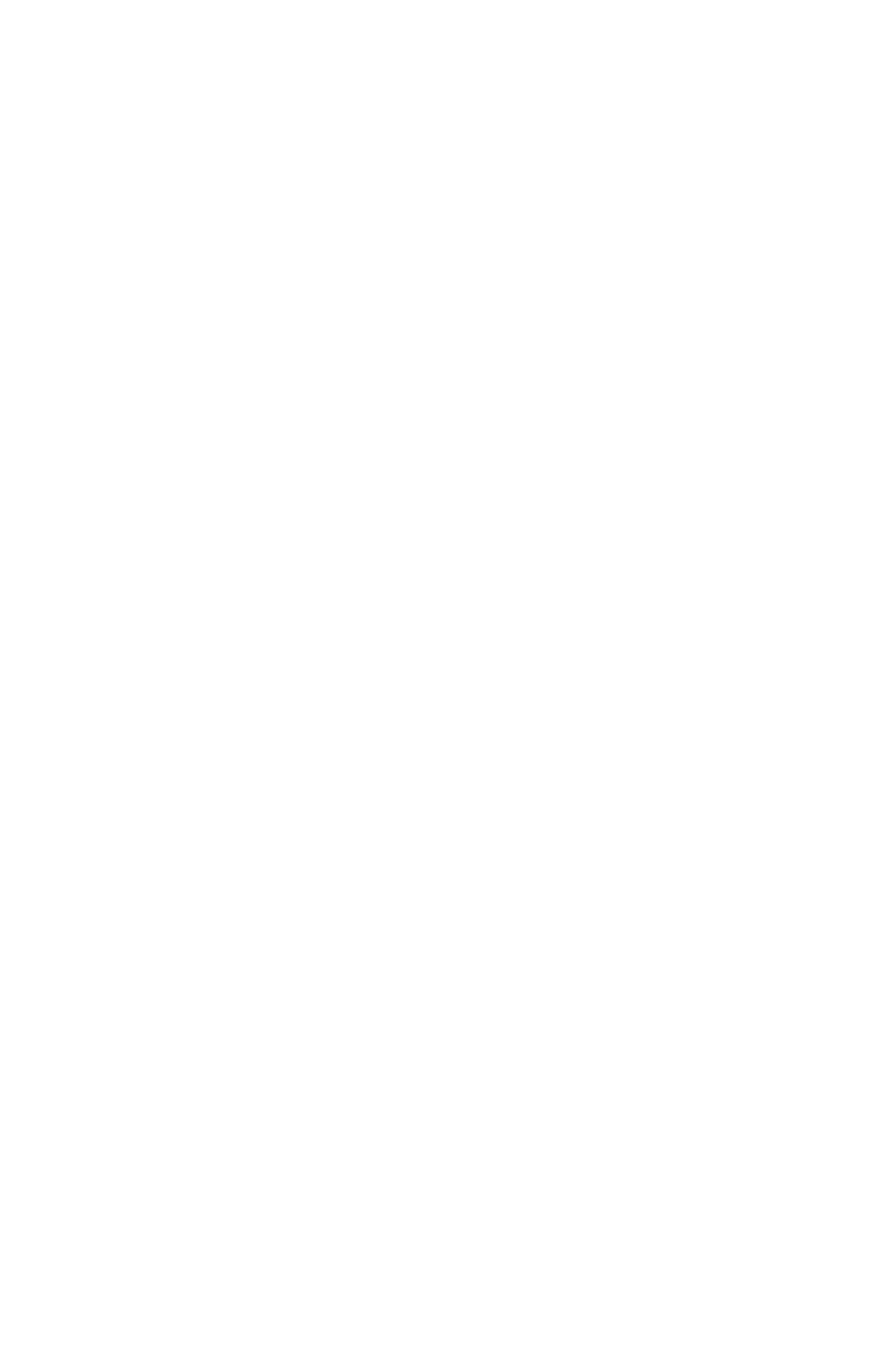# **Golden Heroes**

The Golden Hero program was established to recognize older adults who have demonstrated key fire and life safety behaviors such as responding appropriately during an emergency, dialing 911 to report an incident, responding to a fire alarm correctly by promptly exiting a building, or perform a lifesaving medical maneuver. These residents are nominated by fire departments and receive recognition from the State Fire Marshal's office. For a complete list of Golden Heroes and their stories, go to: www.mass.gov/dfs, then search for **Golden Hero Awards**. Some recent examples include:

- A 72-year old man from Swansea noticed smoke coming from the roof of the local community center. He immediately called the fire department. The attic fire was extinguished with moderate building damage thanks to the quick call. The Swansea Fire Department has taught the *Remembering When* program in local housing several times in recent years.
- A 68-year old Worcester woman helped to extinguish a fire with quick thinking. She found an oven fire in a neighbor's kitchen and quickly closed the oven door and turned off the oven. Then she evacuated with the neighbor and called 911. She pulled the building smoke alarm to alert other residents. Thanks to her actions, the fire was confined to the oven and smoke damage was minimal. She credits her actions with a recent fire safety seminar she attended.
- Four senior citizens at a Hadley senior housing complex received the first Golden Hero Award for developing and implementing a fire drill and evacuation plan and for successfully using it during a fire. The Hadley fire prevention officer had been concerned about how few residents from the complex were responding to fire drills. With the Council on Aging and apartment management, he presented his concerns at a tenants' meeting. The tenants then developed an evacuation plan that accounted for all residents. After the fire drill and evacuation plan had been implemented, a cooking fire occurred in one apartment. The tenant responded correctly to the fire, and three floor monitors executed the evacuation plan flawlessly, accounting for all tenants.

For more information about Senior SAFE, please contact your local fire department's fire prevention office or the Public Education Unit in the Division of Fire Safety at 978-567-3381.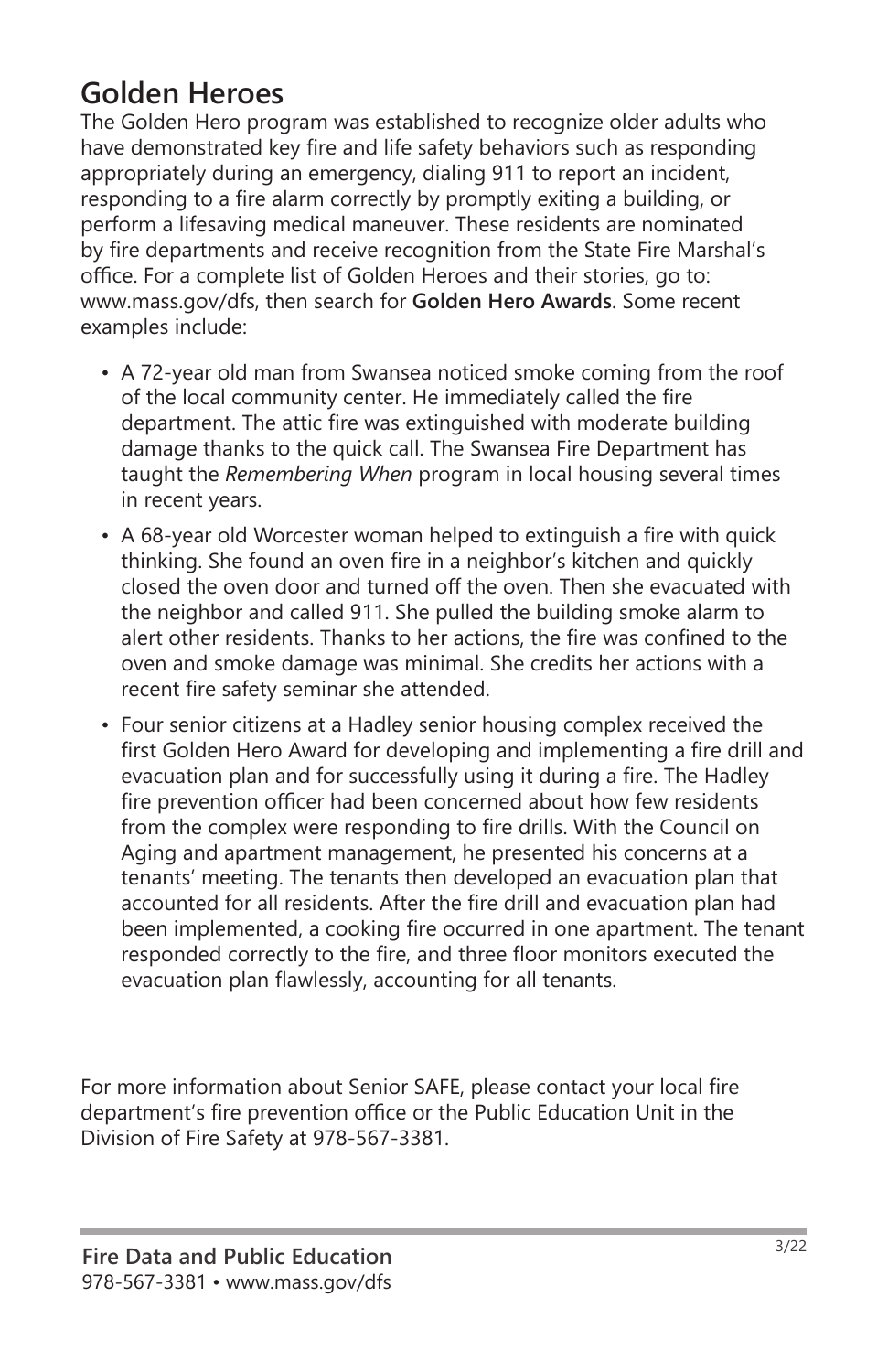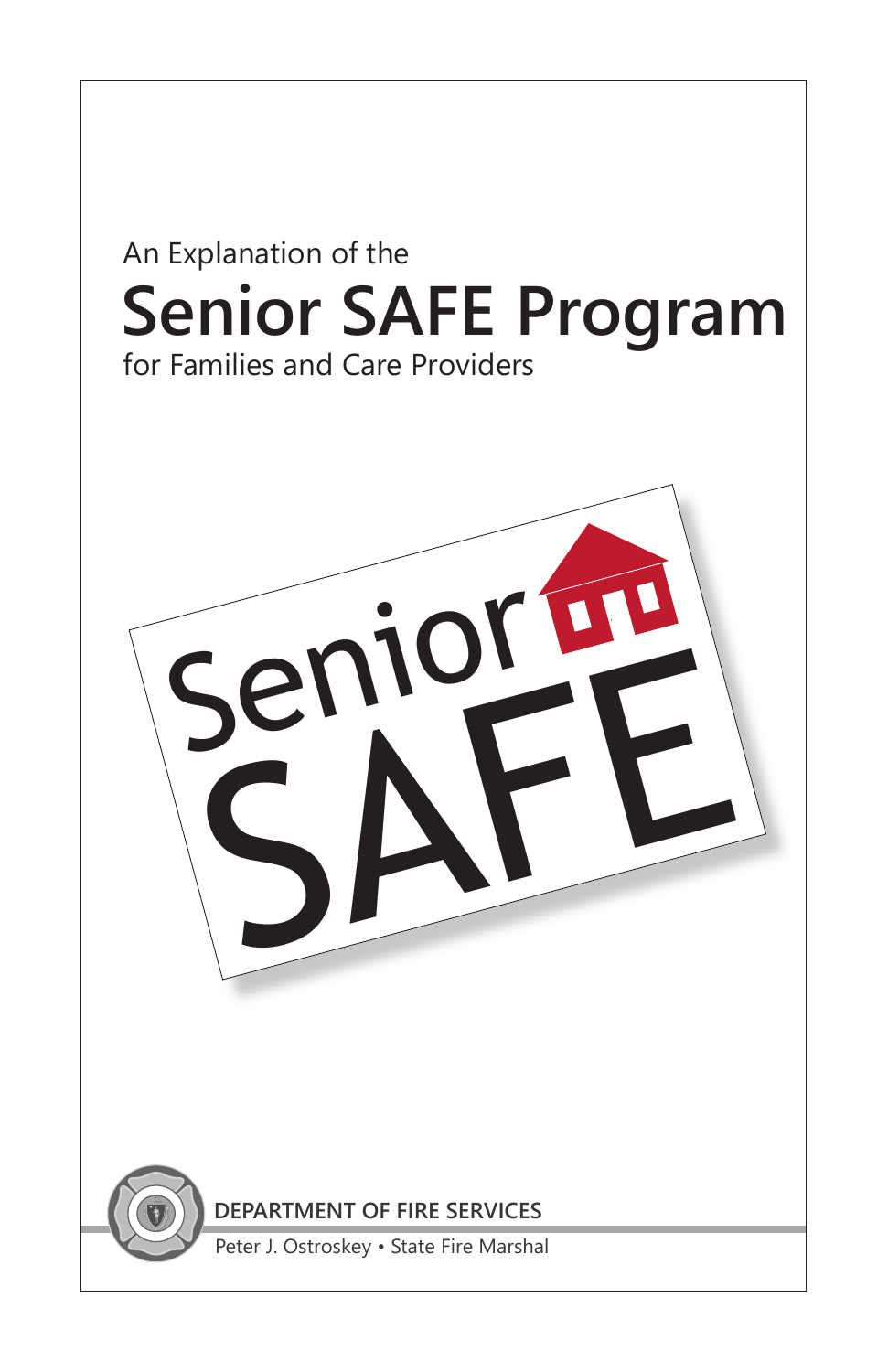# **What is Senior SAFE?**

In Massachusetts, adults aged 65 and older are two times more likely to die in fires than any other age group. In FY14, the **Senior SAFE** grant program was created to address fire safety for older adults. The program was approved by the Massachusetts State Legislature and is funded through the Fire Standard Compliant (FSC) Cigarette program. It provides funding to local fire departments to improve fire and life safety of older adults through education that addresses the unique fire risks of this age group.

# **Fire Risks**

Physical and mental changes occur during the aging process that may limit the ability of older adults to react quickly in an emergency. Changes in vision, hearing, sense of touch, memory, cognitive ability and mobility may impact safety. Fire risks for this age group include:

- Cooking  **Heating** 
	-
- Electrical Smoking
	-
- Use of home or medical oxygen

#### **Partnerships**

Senior SAFE educators are community leaders who can provide: firsthand knowledge of the dangers associated with fire; age appropriate information on preventing and surviving fires; and education that affects changes in older adult behavior. But educators cannot work alone. Senior SAFE is designed to create partnerships between older adults and fire departments through established providers of senior support services such as councils on aging, senior centers, visiting nurse associations, and other similar agencies.

## **Initiatives**

Local fire departments are not limited to education activities at senior centers. Senior SAFE aims to improve the safety of older adults at home because the majority of injuries occur at home. Fire educators can install new, or replace outdated smoke and carbon monoxide alarms and test and replace batteries. They can also install house numbers, heat limiting devices on stoves, in-hood stove fire extinguishers, and nightlights. Fire educators can also provide fall prevention interventions. Home visits where educators help older adults develop and practice home escape plans, review safety issues and plan escape around their abilities are all ways to empower residents. All these educational activities are crucial for keeping older adults safe in their homes.

## **Department of Fire Services Training**

The credibility of Senior SAFE rests on properly trained fire and life safety education specialists. The Massachusetts Firefighting Academy offers training programs for fire educators, including the 5-day *Public Fire and Life*